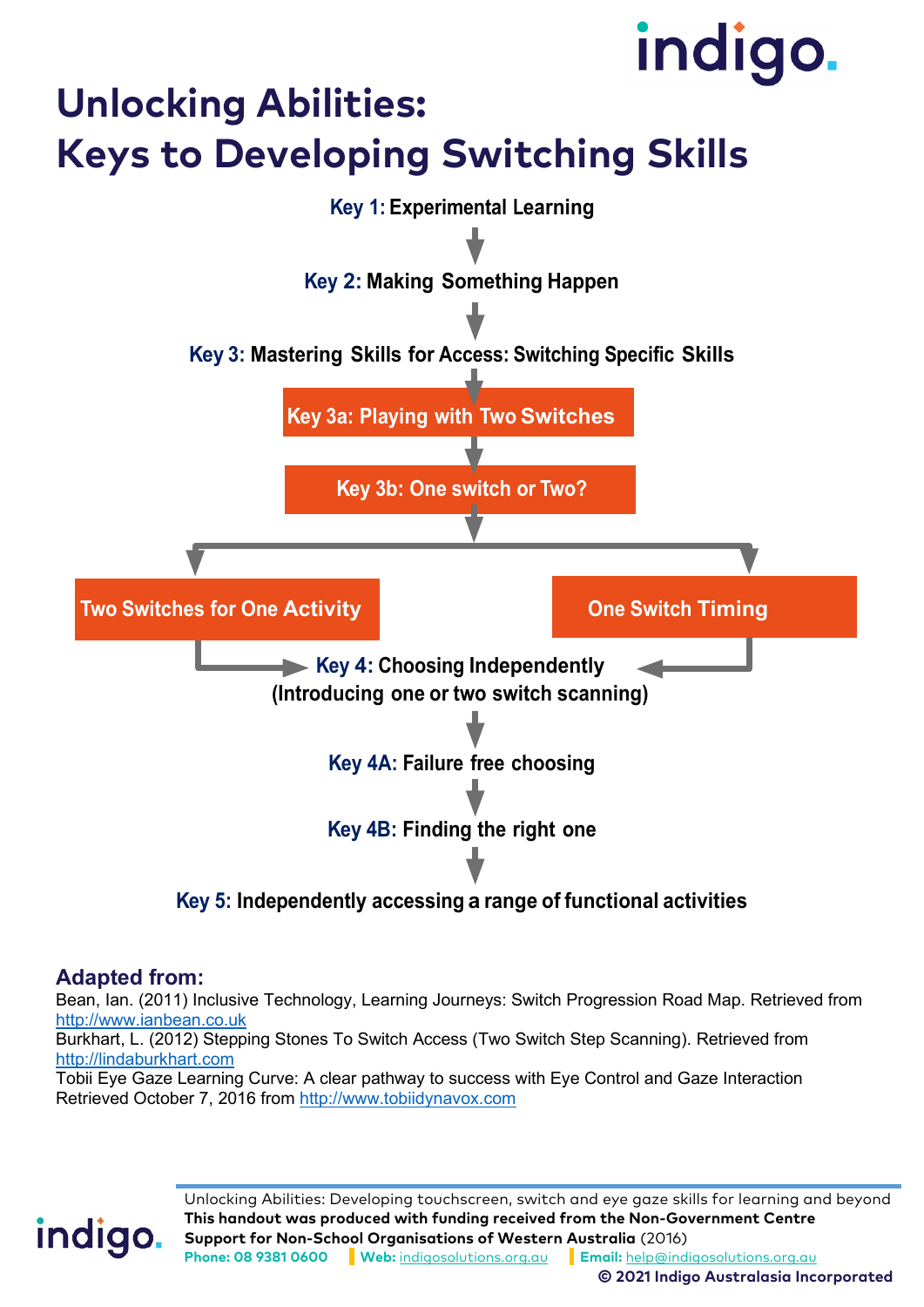

There are many cognitive and motor skills a student needs to learn before being able to use switching for a range of everyday activities. Not all students may progress to using switch scanning for communication and computer access, however any progression in their switching skills will improve their opportunities for active participation in learning and daily activities.

This framework is not a fixed progression, students may be in multiple stages at once and may need to take a step backwards at times to consolidate their skills.

### **Key 1: Experimental Learning**

At this stage it is about the student becoming comfortable with having the switch and other associated equipment around them and engaging with an activity (looking, listening, and reacting). We want to look at activities that provide a range of sensory experiences (sight, sound, movement, patterns). This stage may include modelling of switch use, physical assistance and positioning the switch so that the student may incidentally activate it.





#### **Objectives**

- 1. The student will tolerate a switch being positioned near them.
- 2. The student will look, react or respond to the switching activity.

#### **Tip and Tricks**

- Try activities related to the student's interests.
- Place a switch somewhere where the student can tolerate it and may incidentally activate it.
- Try different sensory activities that may gain the student's attention.
- Use switch toys or devices that offer direct activation (when you push the switch something happens and when you release the switch it stops).

#### **Activity Ideas**

- Switch toys
- Noisy/bright computer games or favourite songs
- Use a Powerlink to activate a fan, lights or a massage pillow
- See 'Apps and Software for Developing Switch Skills' handout

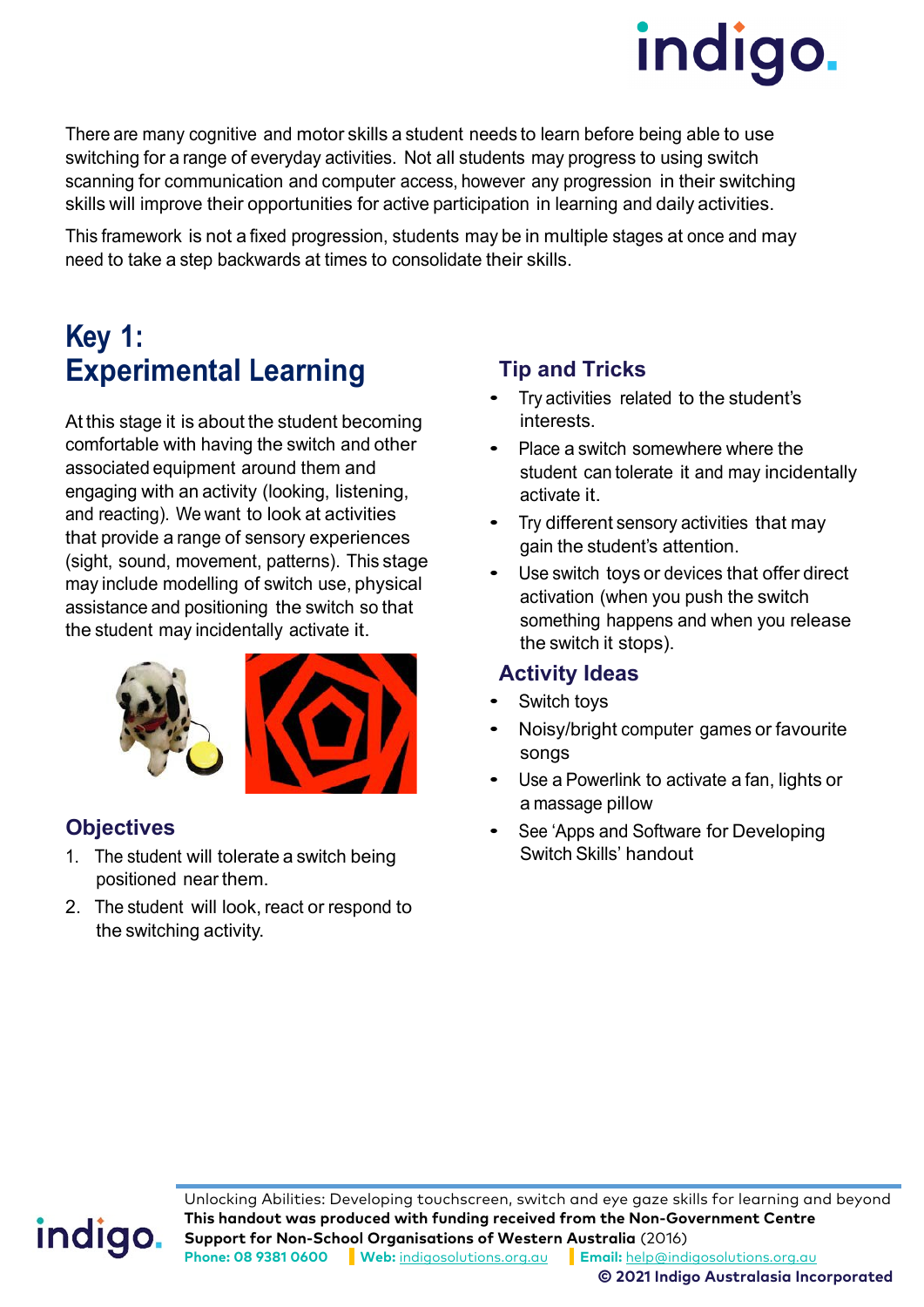### **Key 2: Make Something Happen**





We want the student to learn that they are controlling the activity via the switch (often referred to as 'cause and effect'). We also want to student to have lots of practise executing the movement needed for switching to enable them to develop automaticity (being able to execute a motor movement without consciously having to think about it).

#### **Objectives**

1. The student will independently activate a switch to produce a desired effect.

#### **Tips and Tricks**

- Lots of repetition with moderate differences will be required at this stage for the student to learn the motor pattern and to keep the student motivated.
- Initially keep using direct activation.
- Once this has been mastered, provide activities that have timed activation (when the switch is activated the activity will occur for a certain time period, the switch then needs to be activated again to continue the activity).



• Ensure the student is looking at and attending to the desired effect/activity rather than swatting at the switch. If they are swatting at the switch, change the activity, try some turn taking with the activity or try a different type of switch.

#### **Activity Ideas**

- Use a Powerlink with a range of appliances to participate in daily activities; e.g. blender, popcorn maker, fan, light, simple radio, hairdryer.
- Turn pages of an electronic book; e.g. use a switch with a computer or iPad to turn pages of an electronic book.
- Use a single message switch to interact with others; e.g. say "my turn" during an activity, say "hi" to others in the playground
- Use a multiple message switch to tell news, a joke or give instructions for an activity.
- Use a spinner (e.g. All-Turn-It Spinner) to roll a dice for a game
- See 'Apps and Software for Developing Switch Skills' handout



## indigo.

Unlocking Abilities: Developing touchscreen, switch and eye gaze skills for learning and beyond **This handout was produced with funding received from the Non-Government Centre Support for Non-School Organisations of Western Australia** (2016) **Phone: 08 9381 0600 Web:** [indigosolutions.org.au](https://www.indigosolutions.org.au/) **Email:** [help@indigosolutions.org.au](mailto:help@indigosolutions.org.au)

**© 2021 Indigo Australasia Incorporated**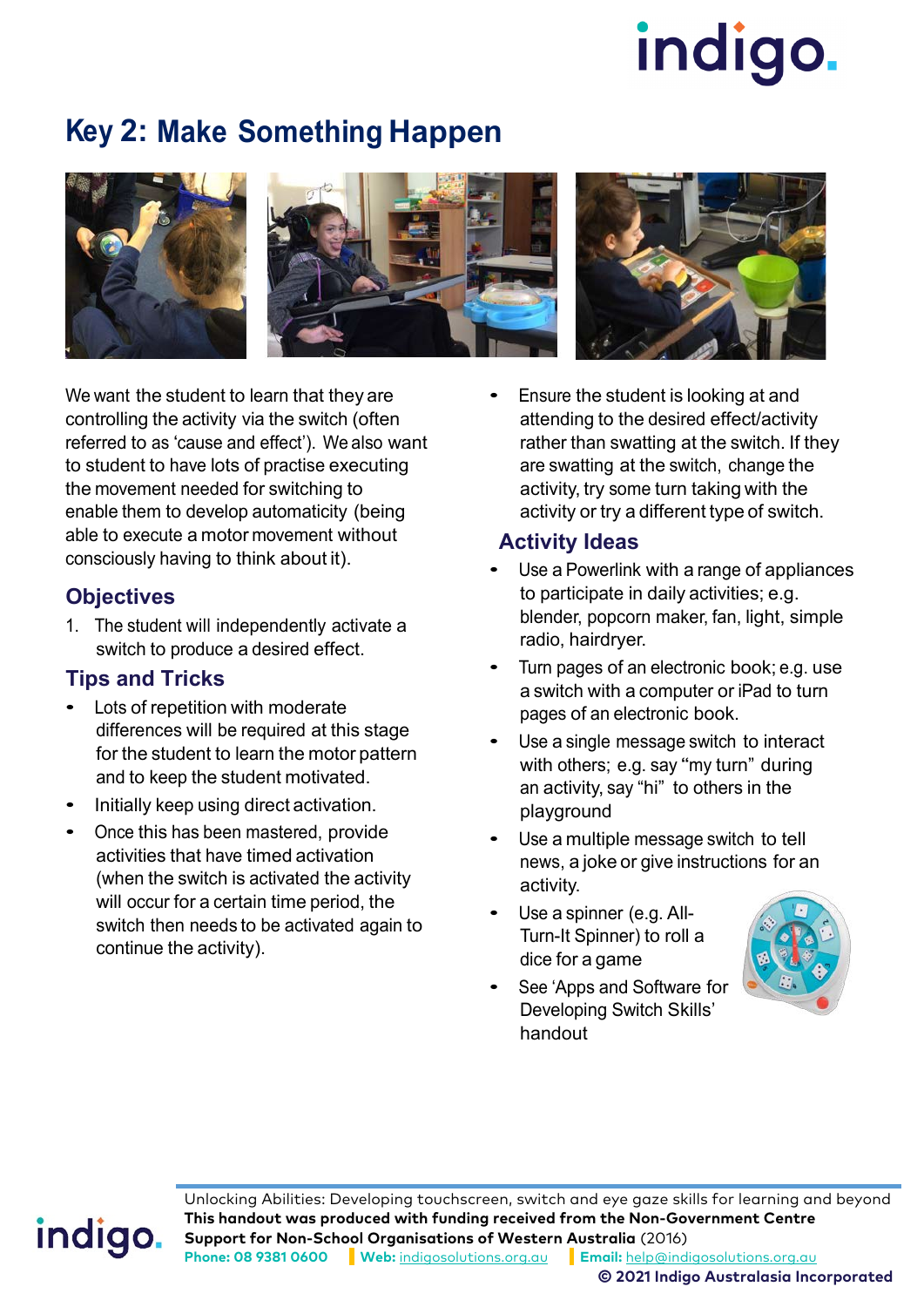### **Key 3: Mastering Skills for Access: Switching Specific Skills Key 3A: Playing with Two Switches**

We are trying to teach the student that two switches do two different things. Before progressing to this stage we want to make sure the student has had plenty of practise with their first switch site and this motor pattern has become automatic. We will now need to try to find a second switch site for the student.



#### **Objectives**

1. The student will independently activate two switches to control something different with each.

#### **Tips and Tricks**

- When introducing a second switch keep the cognitive demands of the activity low, as the student is now required to learn another motor pattern.
- Let the student explore the function of each switch. Try not to direct them to hit a particular switch.
- We can learn about student's preferences through these activities. They may continually choose to activate one switch due to a preference for a particular toy or activity.
- Ensure the two functions controlled by the two switches are distinctly different from each other.

#### **Activity Ideas**

- Use two single message switches for different comments; e.g. "Go away" and "Come here". Respond appropriately to reinforce the purpose of each switch.
- Two switches to activate two different switch toys.
- Use one single message switch and one switch toy.
- Use your Powerlink with two different appliances and two switches; e.g. have one switch to operate a hairdryer blowing warm air on the student and another to activate a fan to blow cool air.

## indigo.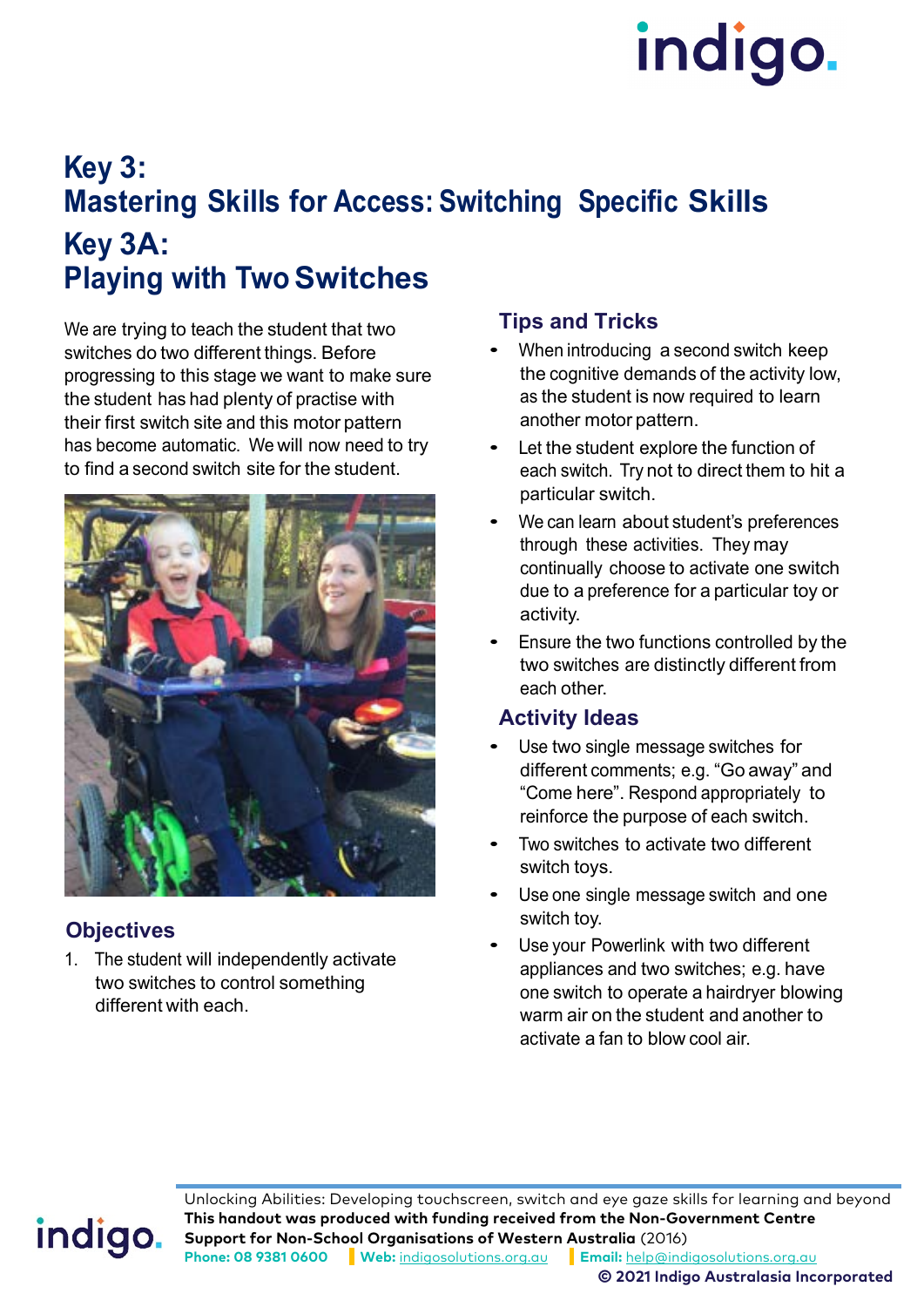### **Key 3B: One Switch or Two?**

Before moving on to working towards learning to switch scan we need to decide how many switches the student will use initially.

If two reliable and repeatable switch sites have been learnt, it is best to progress with two switches at this stage. This enables the child to have full control over the process and minimises the cognitive load of learning to scan (Burkhart, L., 2016). Continue with two switches below. If you want to consider continuing with one switch, see 'One Switch Timing'.

#### **Two Switches for One Activity**

In this stage, instead of having each switch complete a distinctly different action, we are wanting the two actions of the two switches to be used together to complete an activity. We want the student to understand that each switch plays an important role in the activity and that they will have to use both to complete the activity.

#### **Objectives**

1. The student will use two switches to complete an activity.

#### **Activity Ideas**

- Use two single message devices, one with a joke set up on it and one with the punch line. The student has to activate the switches in the correct order to tell the joke to the class.
- Using computer games where one switch builds the activity and the other completes it. See 'Apps/ Software for Developing Switching Skills' handouts for further details;

e.g. Helpkidzlearn Rockets – one switch builds the rocket piece by piece, the other switch launches the rocket.

Use a switch with an iPad to listen to music. One switch for 'next song', one for 'play'. Perhaps the student has to find a particular song for the class to sing to.



## indigo.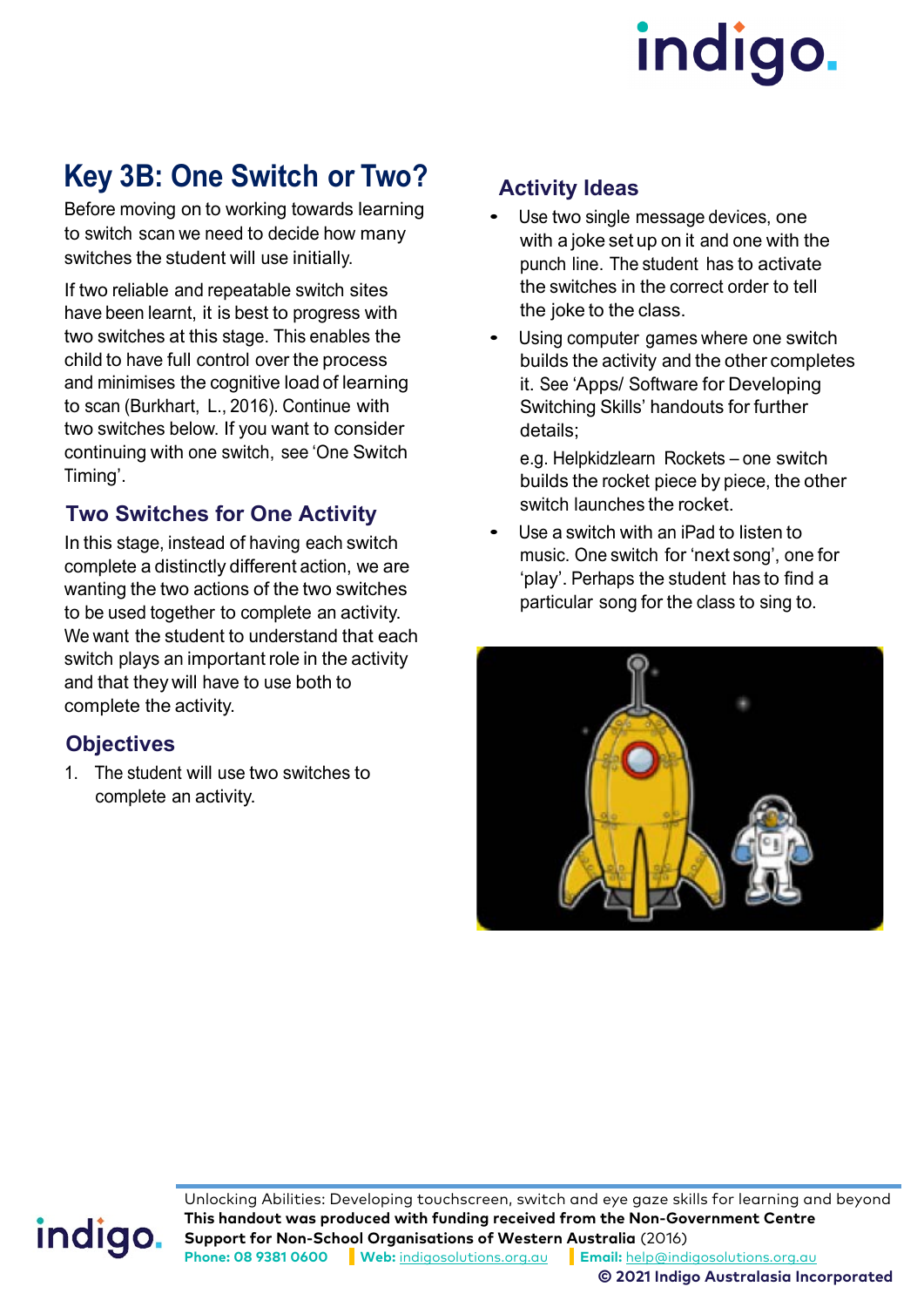

#### **One Switch Timing**

We are now looking to move forward with using one switch. This may be due to being unable to find a reliable second switch site or concerns regarding fatigue using two switches. To scan using one switch the student first has to learn to activate the switch with appropriate timing. This involves complex cognitive and motor processes (tracking something across the screen, knowing when it is time to activate the switch and planning and executing the movement in appropriate time). Therefore, it is important the student has lots of opportunities to practise timing.

#### **Objectives**

1. For the student to activate the switch within a certain time period (specify time) when cued by a visual or auditory prompt.

#### **Tips and Tricks**

- Consider short frequent sessions of practice, as learning timing can be tiring.
- As skills improve, reduce the amount of the time the student has to activate the switch.

#### **Activity Ideas**

• Computer software can be very useful at this stage, as there are games designed to teach these skills. See 'Apps and Software for Developing Switching Skills' handouts for further details; e.g.

#### **Switch skills 1 software**



**Car racing game** – switch needs to be activated within a certain time period when a car appears to make the car race.



**Bug game** – a visual and auditory prompt cues the student to activate their switch within a time period while the bug is in the centre of the flower.

Use a single message switch to make a comment or noise at an appropriate time; e.g. making an animal noise at the appropriate time in the Old MacDonald song.

## indigo.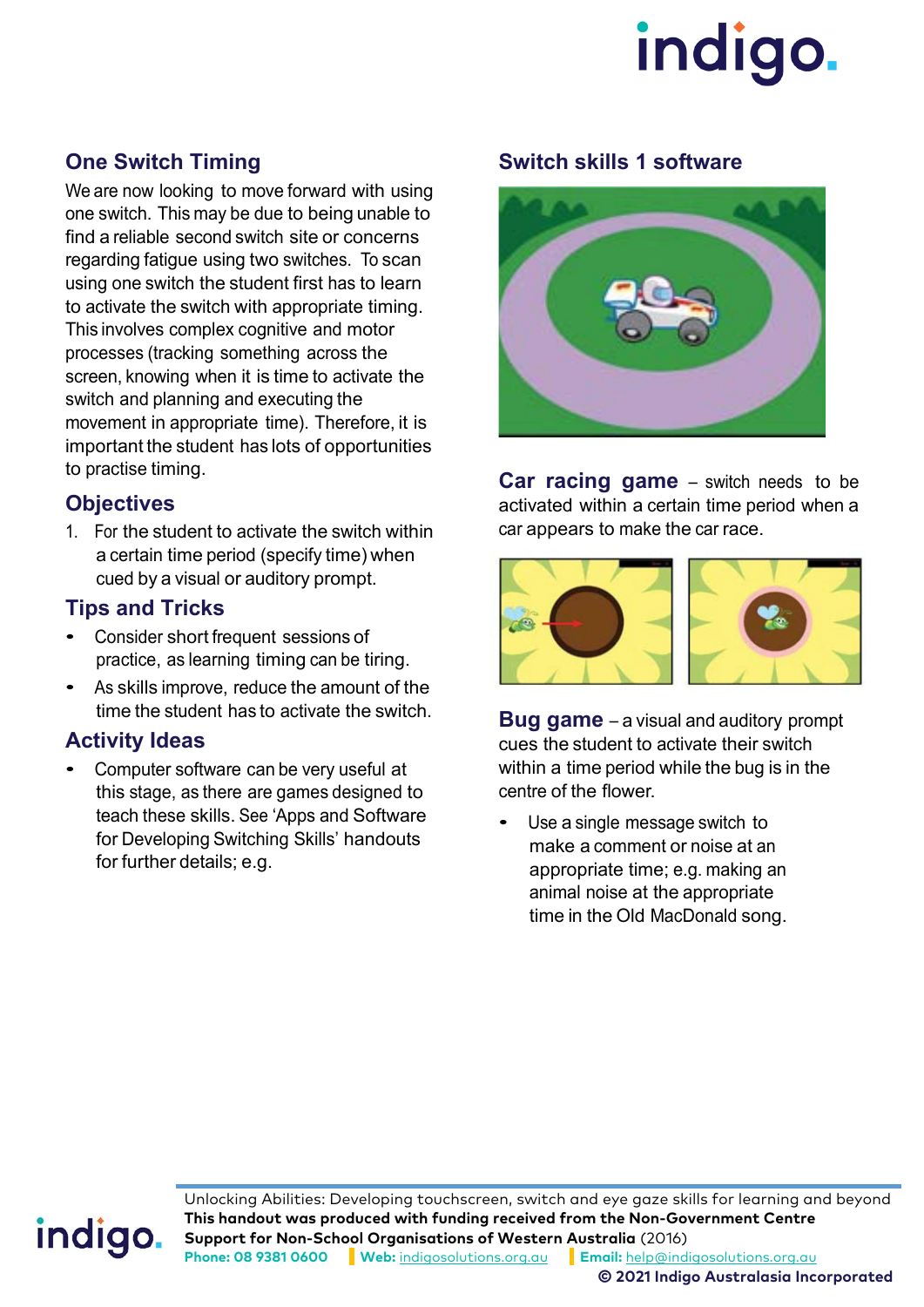### **Key 4: Choosing Independently Key 4A: Failure Free Choosing**

We are now looking at introducing the student to the concept of switch scanning (with one or two switches). This can be an abstract concept and may take some time to learn. At first we want to encourage the student to make choices without there being a wrong answer. Any option they choose is reinforced and rewarded.

#### **Objectives**

1. The student will choose one item from three or more options, where there is no correct answer and any choice is rewarded.

#### **Tip and Tricks**

- You will need to set the switch settings to either 'one switch scanning' or 'two switch scanning' when using computer software/ apps.
- If using single switch scanning, the speed of the scan can be adjusted. You will need to adjust this to find a speed that allows your student to consider the choices and activate the switch but that isn't too slow that they lose focus.
- The number of choices provided can usually also be adjusted in settings. You may want to increase the number of choices as the student's skills improve.
- Personalise activities to make them motivating.

#### **Activity Ideas**

• Computer software is available that enables failure free choosing with switch scanning. See 'Apps and Software for Developing Switching Skills' handouts for further details; e.g.

**Switch Skills –Scanning - A range of failure-free switch scanning activities.**



#### **ChooseIt Maker 3 - Make your own failure free switch scanning activities**



#### **Examples**

**1. Provide choices of colours. Colour in a picture together or complete a painting according to the student's colour choices.**

## indigo.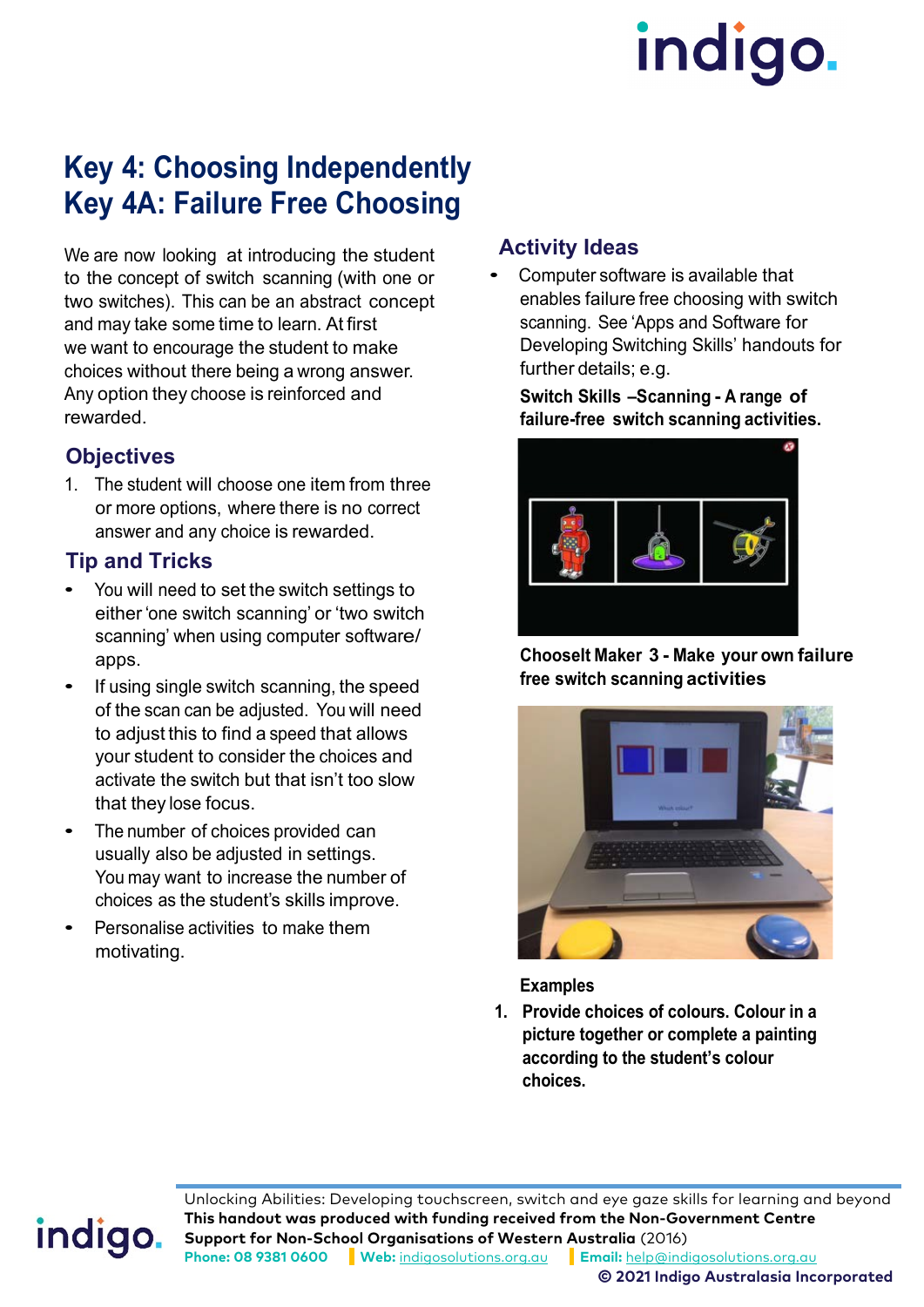- 2. **Provide choices of musical instruments, the one chosen is the one the student or class uses for the song.**
- Play a version of "Duck, Duck, Goose". The teacher or another student can go around pointing to each class member one by one. The student can use a single message switch to say "Goose" or "They're it" to select their desired classmate for the activity.

### **Key 4B: Finding the right one**

This is about the student being able to select the option they want or being able to make a choice to answer a question using switch scanning. These skills can enable the child to communicate, have control over their environment and demonstrate their learning.

#### **Objectives**

1. The student will choose one item from three or more options in regards to a request or question.

#### **Tips and Tricks**

- Start with choosing activities that have blank cells and only one right answer available. This decreases the cognitive demands in having to find the right option. Add more options as skills improve.
- Customise scanning activities for your student's interests or current learning objectives.
- Single Switch Scanning Provide choices with visuals or objects one by one. The student can use a single message switch to say "That's the one" to select their desired option.
- Two Switch Scanning Use a multiple message switch and a single message switch to make choices. The student can use the multiple message switch to hear the options and use the single message switch to say "That's the one" to select their desired option.

#### **Activity Ideas**

Use software that enables the student to make choices with some blank cells initially. Then add more options. See 'Apps and Software for Developing Switching Skills' handouts for further details; e.g.

**Switch Skills – Scanning – 'Find the object'**



**ChooseIt! Maker 3**



## indigo.

Unlocking Abilities: Developing touchscreen, switch and eye gaze skills for learning and beyond **This handout was produced with funding received from the Non-Government Centre Support for Non-School Organisations of Western Australia** (2016) **Phone: 08 9381 0600 Web:** [indigosolutions.org.au](https://www.indigosolutions.org.au/) **Email:** [help@indigosolutions.org.au](mailto:help@indigosolutions.org.au)

**© 2021 Indigo Australasia Incorporated**